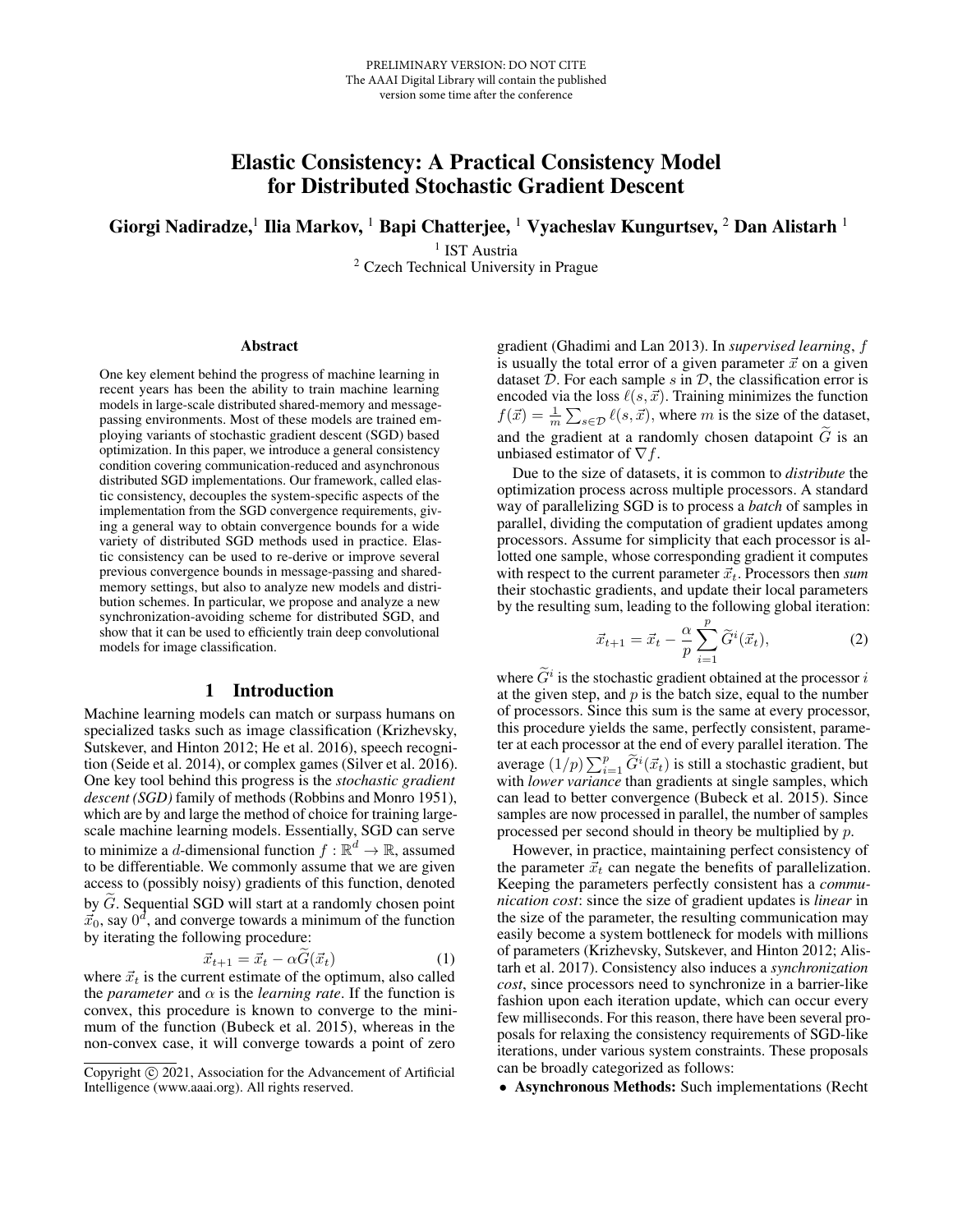et al. 2011; Lian et al. 2015) allow processors to forgo the barrier-like synchronization step performed at each iteration, or even across parameter components, and move forward with computation without waiting for potentially slow straggler processors.

• Communication Compression: These methods aim to reduce the bandwidth cost of exchanging the gradients. This usually entails performing (possibly lossy) compression of the gradients before transmission, followed by efficient encoding and reduction/summation, and decoding on the receiver end. This can be either via bit-width reduction (quantization), e.g. (Seide et al. 2014; Alistarh et al. 2017), or via structured sparsification of the updates (Lin et al. 2018b; Aji and Heafield 2017; Alistarh et al. 2018; Stich and Karimireddy 2019).

Additional approaches exist, for instance to reduce the *frequency* of communication via large-batch methods or local steps, e.g. (Goyal et al. 2017; Lin et al. 2018a; Stich 2018). Another axis controls parameter maintenance: *centralized* methods such as the *parameter server* (Li et al. 2014) maintain the parameter at a single entity, whereas *decentralized* methods (Lian et al. 2017; Lu, Li, and Sa 2020) have each processor maintain their own version of the model.

The question of providing convergence bounds for distributed optimization goes back to the foundational work of Bertsekas and Tsitsiklis (Bertsekas and Tsitsiklis 1989), and has recently risen to prominence (Dean et al. 2012; Ho et al. 2013; Chilimbi et al. 2014; Recht et al. 2011; Ho et al. 2013; Sa et al. 2015; Lian et al. 2015; Chaturapruek, Duchi, and Ré 2015; Leblond, Pedregosa, and Lacoste-Julien 2017). However, many of these proofs are often specialized to the algorithm and models, and do not generalize to different settings. It is therefore natural to ask: are there generic conditions covering all natural consistency relaxations for SGD, under which one can prove convergence?

Contribution. In this paper, we introduce a convergence criterion for SGD-based optimization called *elastic consistency*, which is independent of the system model, but can be specialized to cover various model consistency relaxations.

In a nutshell, elastic consistency says that, for SGD to converge, it is sufficient that the distance between the *view* of the parameter perceived by a processor, with respect to which the gradient is taken, and the "true" view of the system, corresponding to all the updates to the parameter generated up to that point by all processors, be uniformly bounded across iterations, and decreasing proportionally to the learning rate. Intuitively, in this case, the perturbed iterates do not stray "too far" from eachother, and can still globally converge. To our knowledge, elastic consistency is satisfied in most settings where asynchronous or communication-reduced methods have been analyzed so far, although proving this property for some systems is not always immediate.

Elastic consistency provides a unified analysis framework for all the method types discussed above. Consequently, we are able to re-prove or improve convergence bounds for several methods, and to tackle new models and consistency relaxations. Our contributions are as follows:

1. Under standard smoothness assumptions on the loss, elastic consistency is sufficient to guarantee convergence rates for inconsistent SGD iterations for both *convex* and *non-* *convex* objectives. This condition is also *necessary* for SGD convergence: we provide simple worst-case instances where SGD convergence is linear in the elastic consistency parameter, showing that the iterations will diverge if elastic consistency is regularly broken.

- 2. We show that elastic consistency is satisfied by both asynchronous message-passing and shared-memory models, centralized or decentralized, with or without faults, and by communication-reduced methods. This implies new convergence bounds for SGD in the classic asynchronous and semi-synchronous message-passing models (Attiya and Welch 2004) and extends previous analyses for the shared-memory model (Sa et al. 2015; Alistarh, De Sa, and Konstantinov 2018).
- 3. This convergence condition inspires a new scheduling mechanism for parallel SGD, called *elastic scheduling*, which controls communication-compression and asynchrony guided by our consistency condition in order to reduce synchronization overhead, while maintaining accuracy. Its implementation provides non-trivial speedup upon BytePS (Peng et al. 2019), the state-of-the-art scheduler for training deep neural networks, while maintaining accuracy.

# 2 Elastic Consistency

Distributed Model and Adversarial Scheduling. We consider distributed systems consisting of  $p$  processors:  $\{1, 2, \ldots, p\}$ , some of which may be faulty, where communication happens either by message-passing, or via sharedmemory. For simplicity, we will specify the system and fault models in the corresponding sections. We assume that the scheduling of steps (e.g. reads/writes in shared-memory, or message delivery in message-passing) is controlled by an *oblivious* adversarial entity. This means that scheduling decisions may be adversarial, but are *independent* of the randomness in the algorithm, and in particular of the data sampling. Practically, this implies that the conditioning on any random event involving previous SGD iterations  $s < t$  does not impact choices made at iteration t.

**Distributed Optimization.** We assume that each of the  $p$ processors is given access to random samples coming from an unknown  $d$ -dimensional data distribution  $D$ , and collaborates to jointly minimize  $f : \mathcal{X} \to \mathbb{R}$  over the distribution D, where  $\mathcal{R}^d$  is a compact subset of  $\mathbb{R}^d$ . In practice, nodes optimize over a finite set of samples  $S = \{S_1, S_2, \ldots, S_m\},\$ and the function  $f$  is defined as

$$
f(\vec{x}) = \frac{1}{m} \sum_{i=1}^{m} \ell(S_i, \vec{x})
$$
 (3)

where  $\ell$  is the loss function at a sample s. The goal is to find  $\vec{x}^* \in \mathcal{R}^d$ , which minimizes the expected loss over samples, defined as:  $\vec{x}^* = \operatorname{argmin}_{\vec{x}} f(\vec{x}) = \operatorname{argmin}_{\vec{x}} \mathbb{E}_{s \sim \mathcal{D}} [\ell(s, \vec{x})].$ **Properties of Stochastic Gradients.** Let  $\tilde{G}$  be a stochastic gradient. We make the following standard assumptions (Sa et al. 2015):

1. Unbiasedness. The i.i.d. stochastic gradients are unbiased estimators of the true gradient of the function  $f$ :

$$
\forall \vec{x} \in \mathbb{R}^d, \ \mathbb{E}\left[\tilde{G}(\vec{x})\right] = \nabla f(\vec{x}).\tag{4}
$$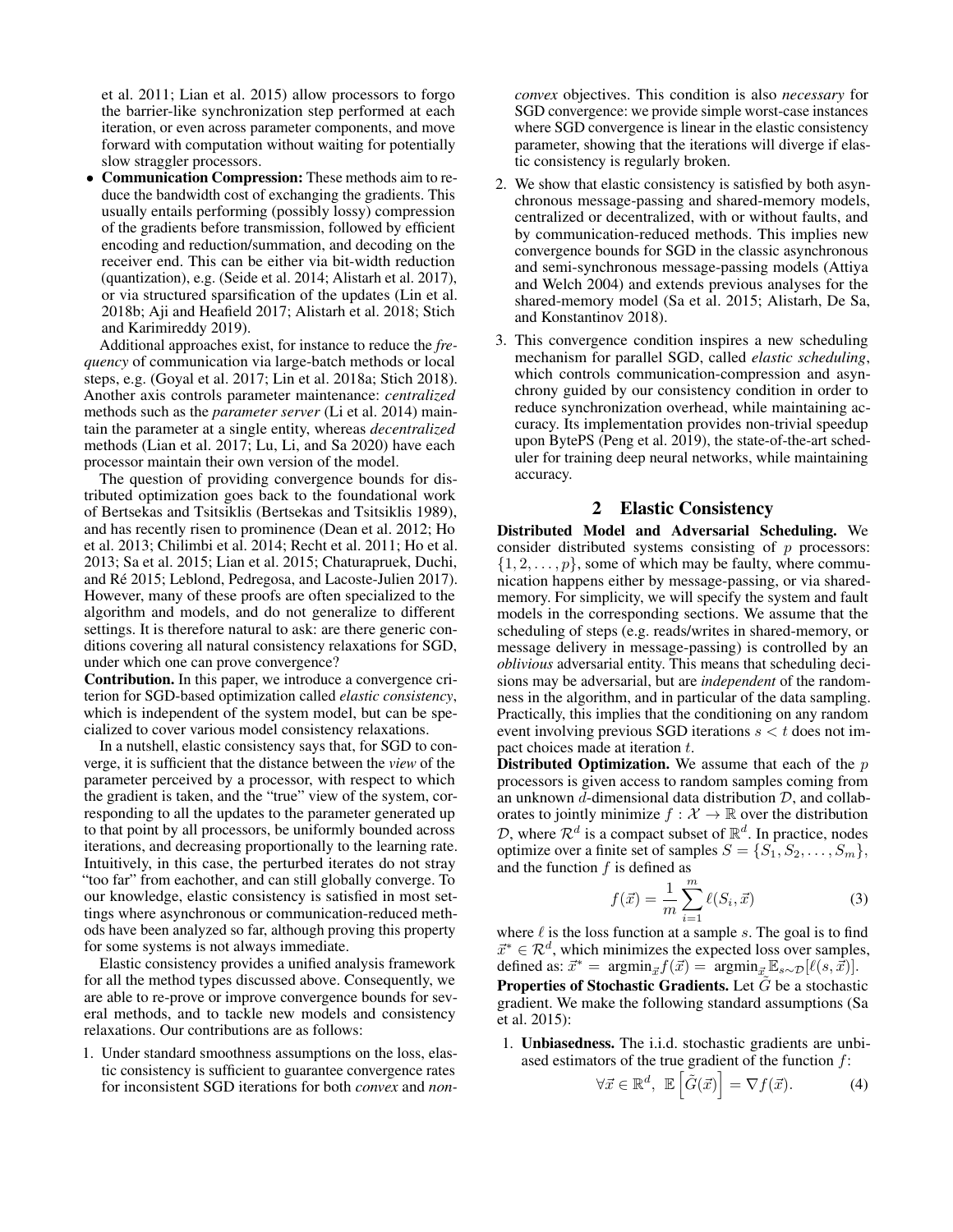2. Bounded Variance. The stochastic gradients have bounded variance:

$$
\forall \vec{x} \in \mathbb{R}^d, \ \mathbb{E}\left[\|\widetilde{G}\left(\vec{x}\right) - \nabla f(\vec{x})\|^2\right] \leq \sigma^2. \tag{5}
$$

3. Bounded Second Moment. It is sometimes assumed that the second moment of the stochastic gradients over the sample space is bounded:

$$
\forall \vec{x} \in \mathbb{R}^d, \ \mathbb{E}\left[\|\tilde{G}\left(\vec{x}\right)\|^2\right] \le M^2. \tag{6}
$$

Elastic consistency *does not* require the second moment bound to ensure convergence—the variance bound is sufficient. However, in e.g. asynchronous sharedmemory (Sa et al. 2015), this stronger assumption is common, and we will use it to bound the elastic consistency constant.

Properties of the Objective Function. We will make use of the following standard definitions regarding the objective function  $f: \forall \vec{x}, \vec{y} \in \mathbb{R}^d$ ,

- 1. **Smoothness.** The function  $f : \mathbb{R}^d \to \mathbb{R}$  is smooth iff:  $\|\nabla f(\vec{x}) - \nabla f(\vec{y})\| \le L \|\vec{x} - \vec{y}\|$  for  $L > 0$ . (7)
- 2. Strong convexity. Problems such as linear regression have a strongly convex objective:

$$
(\vec{x} - \vec{y})^T (\nabla f(\vec{x}) - \nabla f(\vec{y})) \ge c ||x - y||^2 \text{ for } c > 0.
$$
\n(8)

For such functions, the bound over second moment of stochastic gradients does not hold  $\forall \vec{x} \in \mathbb{R}^d$  (Nguyen et al. 2018). Therefore, we restrict  $f : \mathcal{X} \to \mathbb{R}$  for a convex set  $\mathcal{X} \subset \mathbb{R}^d$ , such that  $\forall x \in \mathcal{X}$ , (6) is satisfied. For simplicity, we omit the projection step onto  $X$ , in the case when  $\vec{x_t}$  does not belong to X for some iteration t.

3. Lower bound for non-strongly-convex functions. In many settings, such as training of neural networks, the objective function is not necessarily strongly-convex. In such "non-strongly-convex" settings, it is necessary to assume that  $f$  is bounded from below:

$$
\exists f^* \text{ finite s.t. } \forall \vec{x} \in \mathbb{R}^d, \ f(\vec{x}) \ge f^*.
$$
 (9)

### Elastic Consistency Definition

An Abstract Consistency Model. We assume that we have p processors, which share a *parameter oracle* O. In each iteration, each processor  $i$  invokes this oracle, and receives a *local view* at of the parameter at step t, which we denote  $\vec{v}_t^i$ . The processor then uses this view of the parameter to generate a new update (stochastic gradient)  $\tilde{G}(\vec{v}_t^i)$ , which it applies to the shared model.

The key question is how to express the consistency of the local views across processors. For this, we introduce an auxiliary variable  $\vec{x}_t$ , which we call the *global parameter*. Initially we have that  $\vec{x}_0 = \vec{v}_0^1 = ... = \vec{v}_0^p$ .

We consider two cases, depending on how data-parallel SGD is implemented. The first is the single steps case, where the gradient generated locally by each processor is *directly applied* to the model. This is done in asynchronous sharedmemory (Sa et al. 2015) or some message-passing implementations (Lian et al. 2015), and is modelled as:

$$
\vec{x}_{t+1} = \vec{x}_t - \alpha \tilde{G}(\vec{v}_t^i). \tag{10}
$$

The second is the parallel steps case, where processors' gradients are aggregated before they are applied to the shared

model, for instance via averaging. This is common in synchronous message-passing settings, e.g. (Li et al. 2014). Formally, we are given a set  $I_t \subseteq \{1, 2..., p\}$ , of gradients to be averaged, such that  $1 \leq |I_t| \leq p$ . Each processor  $i \in I_t$ calculates a stochastic gradient based on its local view at step  $t$ , and the global model is updated by aggregating all the gradients in  $I_t$ :

$$
\vec{x}_{t+1} = \vec{x}_t - \frac{\alpha}{p} \sum_{i \in I_t} \tilde{G}(\vec{v}_t^i).
$$
 (11)

Then, elastic consistency says the following:

Definition 1 (Elastic Consistency). *A distributed system provides* elastic consistency *for the SGD iteration defined in (10) or (11), if there exists a constant*  $B > 0$ *, which, for every time* t*, bounds the expected norm difference between the true*  $p$ arameter  $\vec{x}_t^i$  , and the view  $\vec{v}_t^i$  returned by the oracle at pro*cessor* i *at iteration* t*. Importantly,* B *should be independent of the iteration count* t*, but possibly dependent on the system definition. Formally,*

$$
\mathbb{E}\left[\|\vec{x}_t - \vec{v}_t^i\|^2\right] \le \alpha^2 B^2,\tag{12}
$$

*where*  $B > 0$ ,  $\alpha$  *is the learning rate at iteration t, and the expectation is taken over the randomness in the algorithm. We call* B *the* elastic consistency constant.

**Discussion.** First, please note that, in the above, time  $t$  counts each time step at which a stochastic gradient is generated at a node, in sequential order. Intuitively, the auxiliary parameter  $\vec{x_t}$  is defined as the sum of generated gradients up to t, multiplied by the corresponding learning rate. In the analysis, we need to define  $\vec{x_t}$  precisely for each application; please see Table 1 for example bouunds, or the full version of the paper (Nadiradze et al. 2020) for carefully worked-out examples, for different system models.

Generally, the process for deriving the elastic consistency bound  $B$  for a given system is as follows. We assume a *fixed, given* LR sequence, which ensures convergence w.r.t. the sequential iteration (1). We then examine the distributed system specification to bound  $||\vec{x_t} - \vec{v_t}||^2$ . Crucially, for all the systems and consistency relaxations we analyze, this bound separates cleanly into the *LR part*  $(\alpha^2)$ , and a *constant* part  $(B<sup>2</sup>)$  which is *independent of time or LR*. (Please see (Nadiradze et al. 2020) for a step-by-step example.) This holds for all  $t$ . Finally, the learning rate sequence used by the algorithm may need to be adjusted (e.g. normalized) to satisfy certain convergence constraints.

In Section 4, we show that virtually all known models and consistency relaxations satisfy this condition (see Table 1). Elastic consistency gives wide latitude to the parameter oracle about which exact values to return to the processor: the returned view can contain random or even adversarial noise, or updates may be delayed or missing, as long as their relative weight is bounded and independent of time.

# 3 Elastic Consistency and SGD Convergence

We now show that this notion of consistency implies nontrivial convergence guarantees for SGD for different types of objective functions, and that this notion is in some sense necessary for convergence. The complete proofs are available in the full version of the paper (Nadiradze et al. 2020).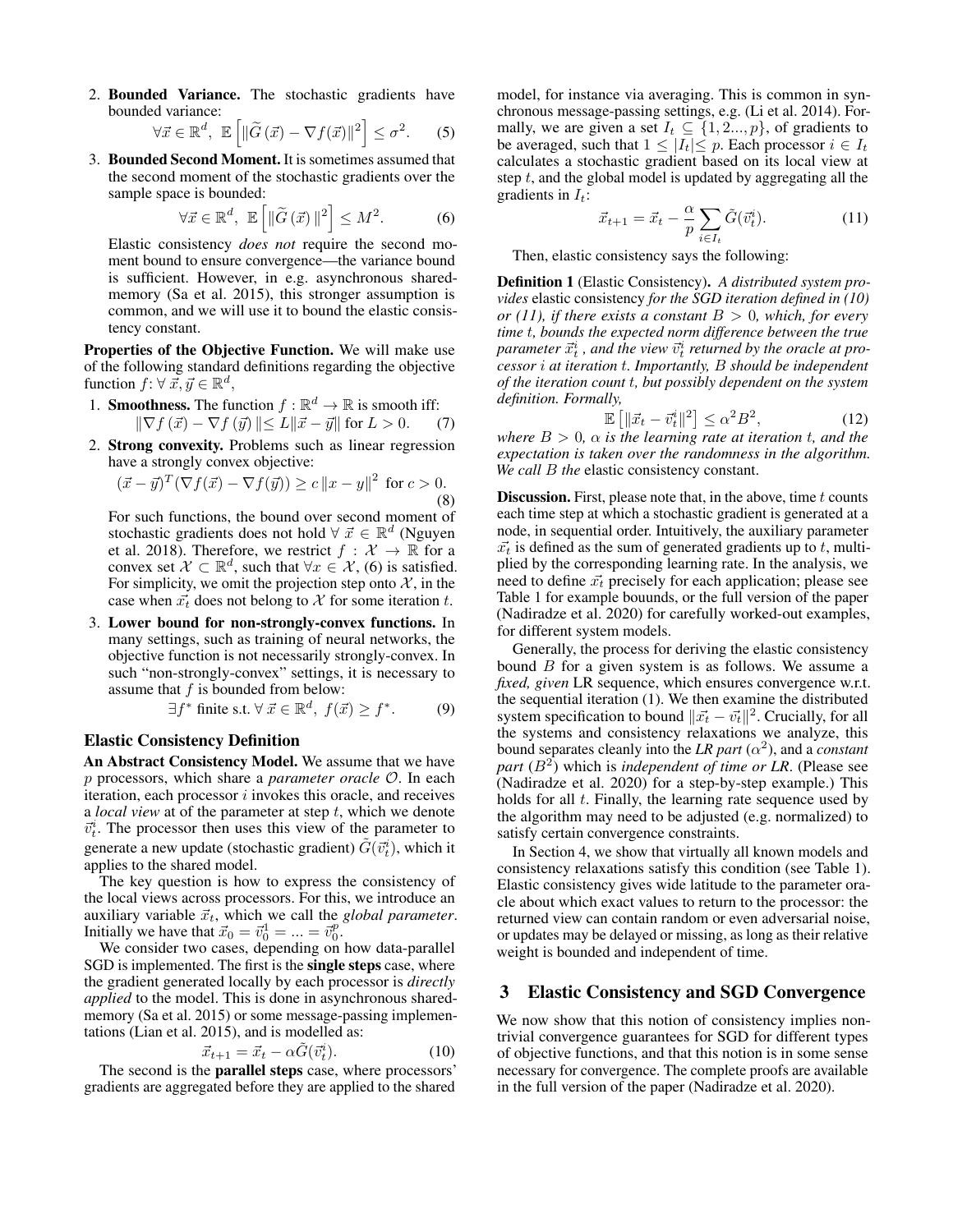### Elastic Consistency is *Sufficient* for Convergence

The Non-Convex Case. We begin with the more general case where the objective function is not necessarily convex. In this case, since convergence to a global minimum is not guaranteed for SGD, we will only require convergence to a point of vanishing gradients, as is standard, e.g. (Wangni et al. 2018). Specifically, assuming elastic consistency, we prove the following theorems:

Theorem 2. *Consider SGD iterations defined in (10) and satisfying elastic consistency bound (12). For a smooth nonconvex objective function* f*, whose minimum* x <sup>∗</sup> *we are trying to find and the constant learning rate*  $\alpha = \frac{1}{\sqrt{2}}$  $\frac{1}{T}$ , where  $T \geq$ 36L 2 *is the number of iterations:*

$$
\min_{t \in [T-1]} \mathbb{E} \|\nabla f(\vec{x}_t)\|^2 \le \frac{4(f(\vec{x}_0) - f(x^*))}{\sqrt{T}} + \frac{2B^2L^2}{T} + \frac{6L\sigma^2}{\sqrt{T}} + \frac{6L^3B^2}{T\sqrt{T}}.
$$

This result can be specialized to parallel iterations (11), yielding the following theorem, which ensures  $\sqrt{p}$  parallel speedup in the number of nodes  $p$  (Please see (Nadiradze et al. 2020)).

The Strongly Convex Case. We can provide improved guarantees under strong convexity:

Theorem 3. *Consider SGD iterations defined in (10) and satisfying elastic consistency bound (12). For a smooth, strongly convex function* f*, whose minimum* x <sup>∗</sup> *we are trying to find and the constant learning rate*  $\alpha = \frac{2 \log T}{cT}$ , where  $T \ge \frac{144L^2}{c^2}$  $c^2$ *is a number of iterations:*

$$
\mathbb{E} \|\vec{x}_T - x^*\|^2 \le \frac{\|\vec{x}_0 - x^*\|^2}{T} + \frac{16 \log^2 TL^2 B^2}{c^4 T^2} + \frac{12 \sigma^2 \log T}{T} + \frac{48 \log^3 TB^2 L^2}{c^4 T^3}.
$$

This convex result also directly generalizes to the parallel case (11), where we obtain linear speed-up in  $p$  (Please see (Nadiradze et al. 2020)).

**Discussion.** The parameter  $B$  abstracts the distributedsystem specific parameters to provide a clean derivation of the convergence theory. In turn, depending on the system setting, B might depend on the second-moment bound  $M^2$ or variance bound  $\sigma^2$ , but also on system parameters such as the maximum delay  $\tau$ , on the number of failures f, or on the characteristics of the compression scheme. Specifically, assuming that the parameters are constant, the convergence of the non-convex objectives is at a rate of  $O(1/\sqrt{T})$  for SGD iterations defined in (10) and  $O(1/\sqrt{Tp})$  for SGD iterations defined in (11). For a strongly-convex objective, we achieve rates of  $O(1/T)$  and  $O(1/(Tp)))$  for SGD iterations defined in (10) and (11) correspondingly (Here,  $\tilde{O}$  notation hides  $\log T$  and  $\log p$  factors).

In Section 5, we exhibit natural distribution schemes for which the bound on  $B$  does not require a second-moment bound on gradients.

### Elastic Consistency is *Necessary* for Convergence

We can also show that elastic consistency can be directly linked to convergence; in particular, in the worst case, an adversarial parameter oracle can slow down convergence *linearly* in  $\bar{B}^2$ . The intuition is that once the algorithm is close to the minimum, an adversarial oracle can force it to evaluate gradient at point which is B away and this will cause the algorithm to overshoot the minimum. The argument is similar to that of (Alistarh, De Sa, and Konstantinov 2018).

Lemma 4 (Convergence Lower Bound). *There exists a convex (quadratic) function* f *and an adversarial oracle* O *s.t. the algorithm with elastic consistency bound converges* B *times slower than the exact algorithm (*B*=0).*

# 4 Distributed System Models and their Elastic Consistency Bounds

# Fault-Tolerant Message-Passing Systems

We consider a message-passing (MP) system of  $p$  nodes  $\mathcal{P} = \{1, 2, \dots, p\}$  executing SGD iterations, which are connected to each other by point-to-point links. To simplify the description, we will focus on the case where the system is *decentralized*: in this case, each node *i* acts both as a worker (generating gradients) and as a parameter server (PS) (maintaining a local parameter copy). (The only difference is that, in the *centralized* PS case, a single designated node would maintain a global parameter copy.) Without loss of generality, all nodes start with the same parameter  $\vec{v}_0^i = \vec{0}$ . The system proceeds in global iterations, indexed by  $t$ . In each iteration, workers generate a stochastic gradient based on its current model copy  $\vec{v}_t^i$ , and broadcasts it to all other nodes.

**Consistency Relaxations:** Consider node  $i$ , and recall that it acts as a parameter server, in addition to being a worker itself. Let  $\mathcal{L}_t^i \subseteq \{1, \ldots, p\}$  denote the set of nodes from which i receives stochastic gradients at iteration  $t$ . By convention,  $i \in \mathcal{L}_t^i$ . In the *synchronous failure-free* case, all nodes would receive exactly the same set of messages, and the execution would be equivalent to a sequential batch-SGD execution. In a real system, not all nodes may have the same view of each round, due to failures or asynchrony. Specifically, we consider the following distinct consistency relaxations:

- (a) **Crash faults.** A node  $i \in \mathcal{P}$  may *crash* during computation or while sending messages. In this case, the node will remain inactive for the rest of the execution. Importantly, node i's crash during broadcasting may cause other nodes to have different views at the iteration, as some of them may receive  $i$ 's message while others may not, resulting in inconsistent updates of parameter  $\vec{x}$  across the nodes. We will assume that  $f \leq p/2$  nodes may crash in the message-passing system.
- (b) Message-omission failures. In practical systems, each node could implement iteration  $t$  by waiting until an interval  $\Upsilon_{max}^t$  in terms of *clock time* has elapsed: if the message from peer  $j$  is not received in time, node i moves on, updating its local parameter  $\vec{x}_t^i$  only w.r.t. received messages. However, node  $i$  will include  $j$ 's message into its view if received in a later iteration, although some messages may be permanently delayed. We assume a parameter  $f$  which upper bounds the number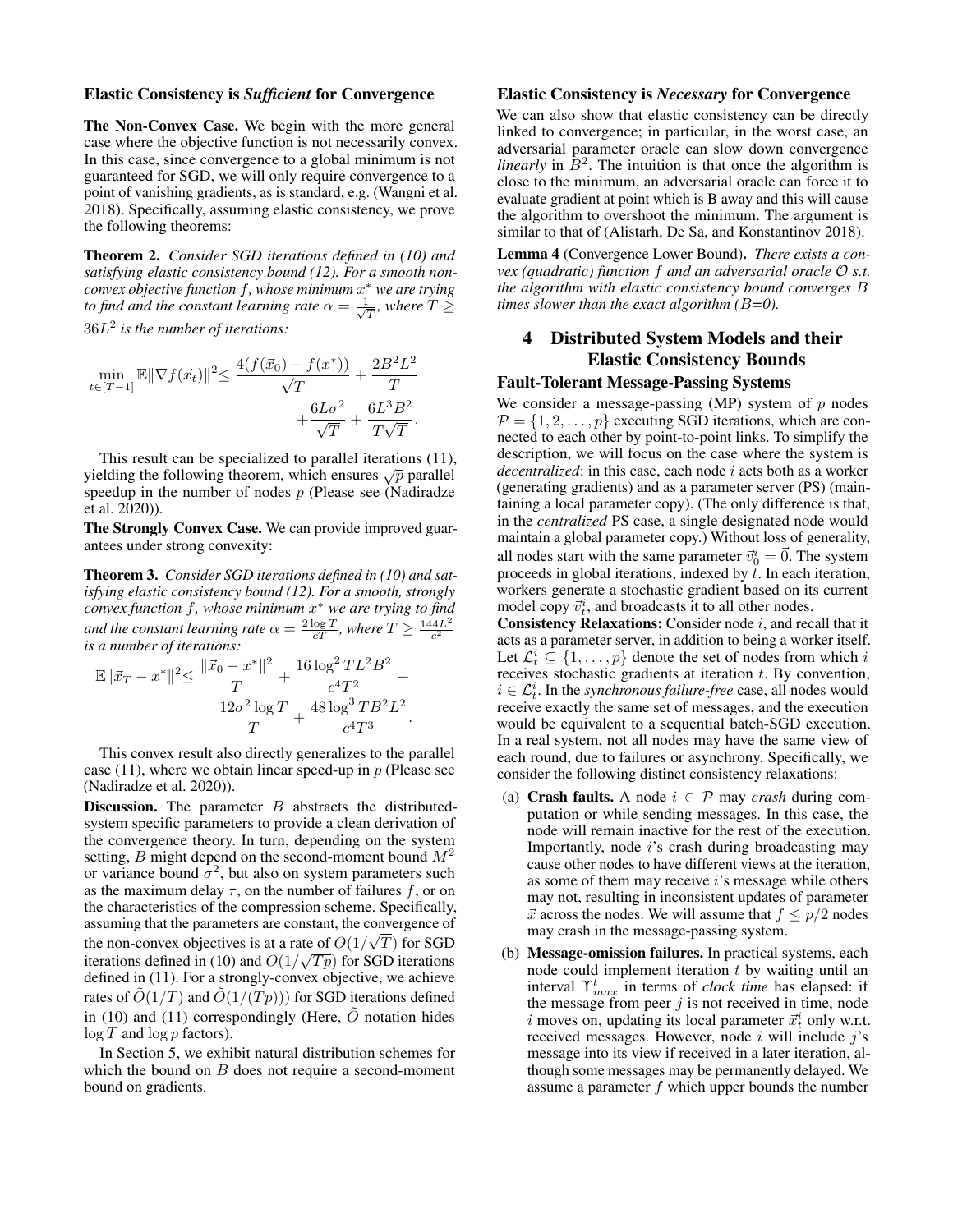of messages omitted at any point during the execution. We note that this model is stronger than the Crash-fault model considered above, as we can simulate a node's failure by discarding all its messages after the crash.

- (c) Asynchrony. The two above models assume that nodes proceed synchronously, in *lock-step*, although they may have inconsistent views due to node or message failures. An alternative relaxation (Lian et al. 2015) is if nodes proceed *asynchronously*, i.e. may be in different iterations at the same point in time. Specifically, in this case, we assume that there exists a maximum delay  $\tau_{\text{max}}$  such that each message/gradient can be delayed by at most  $\tau_{\text{max}}$  iterations from the iteration when it was generated.
- (d) Communication-Compression. Another way of reducing the distribution cost of SGD has been to compress the stochastic gradients communicated at each round. In this context, sparsification with memory (Strom 2015; Seide et al. 2014; Aji and Heafield 2017; Alistarh et al. 2018; Karimireddy et al. 2019) has proven to be particularly effective. This process can be modelled as follows. We assume that each node maintains a local version of the parameter  $\vec{v}_t^i$ , and an *error/memory* vector  $\vec{\epsilon}_t^i$ , initially  $\vec{0}$ . In each iteration, each node computes a new gradient  $\tilde{G}(\vec{v}_t^i)$  based on its local parameter. It then adds the current error vector  $\vec{\epsilon}_t^i$  to the gradient, to obtain its full proposed update  $\vec{\nabla}_{t}^{i}$ . However, before transmitting this update, it compresses it by using a (lossy) compression function Q. The compressed update  $Q(\vec{\nabla}_t^i)$  is then transmitted, and the error vector is updated to  $\vec{\epsilon}_{t+1}^i \leftarrow \vec{\nabla}_t^i - Q(\vec{\nabla}_t^i)$ . Our analysis will only require that Q satisfies  $||Q(\vec{\nabla}) - \vec{\nabla}||^2 \le$  $\|\nabla\|^2, \ \forall \vec{\nabla} \in \mathbb{R}^d$ , for some  $1 > \gamma \geq 0$ . All memorybased techniques satisfy this, for various definitions of  $\ddot{Q}$ and  $\gamma$ . (We provide examples in the additional material.)

We note that the above discussion considered these methods independently. However, we do note that our method does allow for these relaxations to be combined—for instance, one can analyze an asynchronous, fault-tolerant method with communication compression.

### Asynchronous Shared-Memory Systems

We consider a system with p processors (or threads)  $P =$  $\{1, 2, \ldots, p\}$ , which can communicate through shared memory. Specifically, we assume that the parameter vector  $\vec{w} \in$  $\mathbb{R}^d$  is shared by the processors, and is split into d components, one per dimension. Processors can atomically read a component via a read operation, and update it via the atomic fetch&add (faa) operation, which reads the current value of the component and updates it in place, in a single atomic step. In each iteration  $t$ , each processor first obtains a local view  $\vec{v}_t^i$  of the parameter by scanning through the shared parameter  $\vec{w}$  component-wise. It then generates a stochastic gradient  $\tilde{G}(\vec{v}_t^i)$  based on this view, and proceeds to update  $\vec{x}$ via faa on each component, in order. (We refer the reader to (Nadiradze et al. 2020) for a full description, including pseudocode.)

Consistency Relaxation. Ideally, threads would proceed in lock step, first obtaining perfect, identical snapshots of  $\vec{w}$ , calculating gradients in terms of this identical parameter, and then summing the gradients before proceeding to the next iteration. However, in practice, threads are *asynchronous*, and proceed at arbitrary speeds. This causes their snapshots to be inconsistent, as they might contain some partial concurrent updates, but not others. The challenge is to prove SGD convergence in this case. It is common (Recht et al. 2011; Sa et al. 2015) to assume a bound  $\tau_{\text{max}}$  on the maximum delay between the time (iteration) when an individual update was generated, and the iteration when it has been applied, and becomes visible to all processors. In this case, the auxiliary variable  $\vec{x}_t$  used by elastic consistency will correspond to the sum of first  $t$  stochastic gradients, ordered by the time when the atomic faa over the first index of  $\vec{w}$  was performed.

#### Elastic Consistency Bounds for Specific Systems

Given these definitions, we can now state the elastic consistency bounds for the different types of distributed systems and consistency relaxations. Please see Table 1, and the Appendix for detailed derivations.

Implications. Plugging the asynchronous shared-memory bound into Theorems 2 and 3 implies convergence bounds in the smooth non-convex case, extending (Sa et al. 2015; Alistarh, De Sa, and Konstantinov 2018), which focus on the convex case, whereas the asynchronous messagepassing bound implies similar bounds to the best known in the non-convex case for this model (Lian et al. 2015). For synchronous message-passing with communicationcompression, our framework implies the first general bounds for the *parallel, multi-node* case: references (Stich, Cordonnier, and Jaggi 2018; Karimireddy et al. 2019) derive tight rates for such methods, but in the *sequential* case, where there is a single node which applies the compressed gradient onto its model, whereas (Alistarh et al. 2018) considers the multi-node case, but requires an additional analytic assumption. Please see Section 6 for additional discussion on related work. In the crash-prone case, elastic consistency implies new convergence bounds for crash or message-omission faults. Note that, although the elastic bound is the same for both f crash and message-omissions  $(Mf/p)$ , the derivations in the Appendix are slightly different. The framework also allows us to combine consistency relaxations, i.e. consider communication-compression with crashes.

One relative weakness of the above results is that the bounds depend on the gradient second-moment bound. This is not due to elastic consistency itself, but due to the fact that we needed a bound on  $M$  to bound the elastic consistency constant for these systems, which is consistent with previous work, e.g. (Sa et al. 2015; Alistarh, De Sa, and Konstantinov 2018; Lian et al. 2015). Next, we show that this limitation, which is common in the literature, can be removed by slightly altering the algorithms.

### 5 Practical Application: Elastic Scheduling

So far, we have used elastic consistency to derive bounds for existing models and methods. Next, we ask whether it can inspire *new* distribution schemes. Our target application will be communication scheduling in the context of training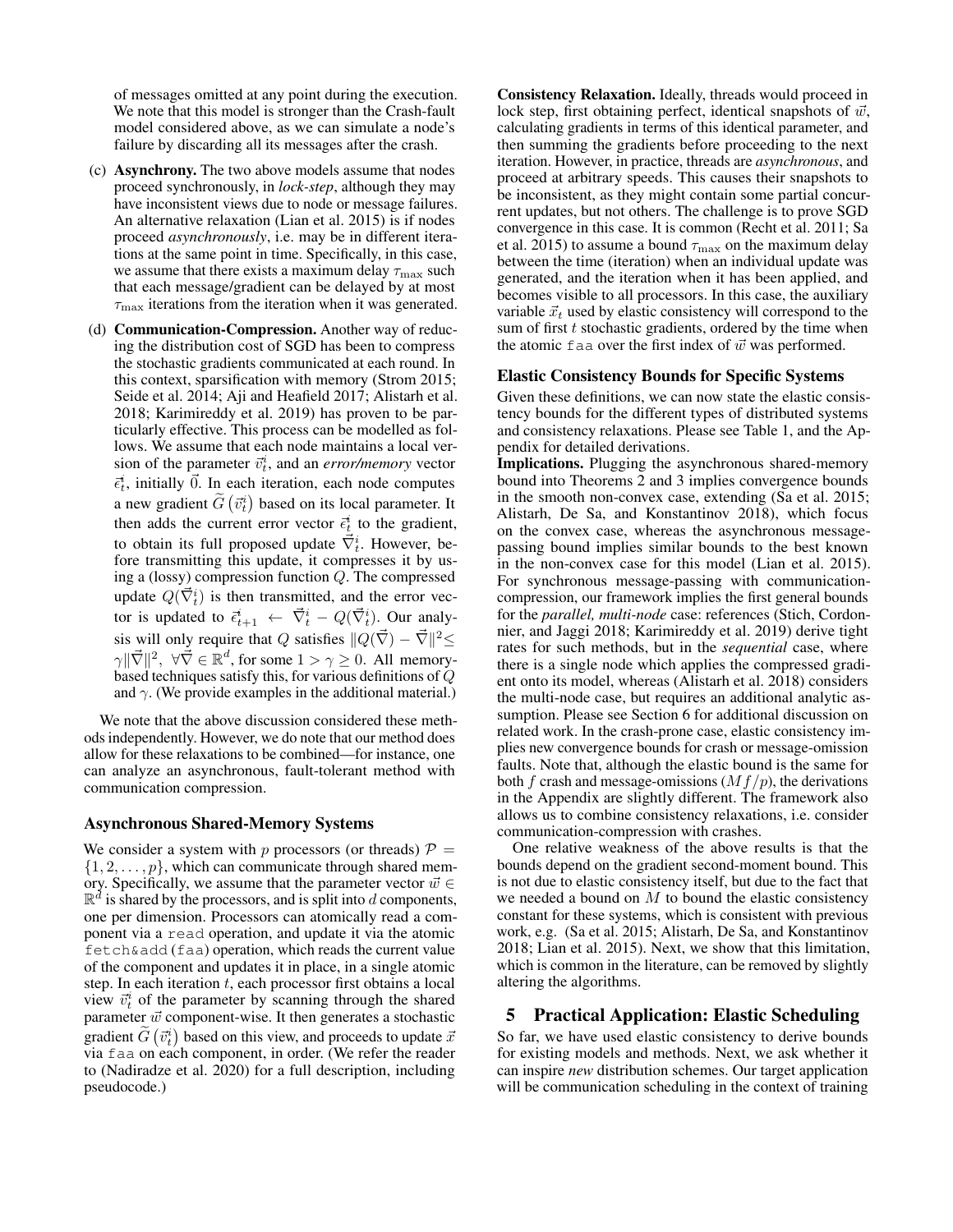| <b>System</b>   | <b>Consistency Relaxation</b>                                | Bound $B$                                             | <b>Novelty</b>                                                                                    |
|-----------------|--------------------------------------------------------------|-------------------------------------------------------|---------------------------------------------------------------------------------------------------|
| Shared-Memory   | $\tau_{max}$ -Bounded Asynchrony                             | $\sqrt{d\tau_{max}M}$                                 | Extends (Sa et al. 2015; Alistarh,<br>De Sa, and Konstantinov 2018)                               |
| Message-Passing | $\tau_{max}$ -Bounded Asynchrony                             | $(p-1)\tau_{max}M$                                    | Reproves (Lian et al. 2015)                                                                       |
| Message-Passing | $\tau_{max}$ -Bounded Asynchrony                             | $O\left(\frac{(p-1)\tau_{max} \sigma}{\sigma}\right)$ | <b>New</b>                                                                                        |
| Message-Passing | Distributed Communication-Compression<br>with Error Feedback | $\sqrt{\frac{(2-\gamma)\gamma}{(1-\gamma)^3}}M$       | Improves (Alistarh et al. 2018;<br>Stich, Cordonnier, and Jaggi<br>2018; Karimireddy et al. 2019) |
| Message-Passing | Synchronous, f Crash or Message-drop Faults                  | Mf/p                                                  | <b>New</b>                                                                                        |
| Message-Passing | Synchronous, f Crash or Message-drop Faults                  | $O(\sigma f/p)$                                       | <b>New</b>                                                                                        |
| Message-Passing | Variance bounded Elastic Scheduler                           | $O(\sigma)$                                           | <b>New</b>                                                                                        |

Table 1: Summary of elastic consistency bounds.



Figure 1: Elastic bound-v-accuracy (left) and accuracy-v-time (center) for WRN28x8 on CIFAR-100.

deep neural networks (DNNs). More precisely, when performing distributed training of DNNs via back-propagation, it is common to schedule parts of the communication in parallel with the computation. For instance, assuming we train a three-layer network  $A \rightarrow B \rightarrow C$ , the gradient of the last layer  $C$  will be "ready" to sync before layers A, B, and can be transmitted earlier. Several recent papers, e.g. (Jayarajan et al. 2019; Peng et al. 2019) investigate intricate scheduling mechanisms for leveraging this type of communication-computation overlap. A common feature of these schedulers (Jayarajan et al. 2019; Peng et al. 2019) is ensuring *perfect consistency* at each processor: communication can be reordered w.r.t. computation only if it doing so does not deviate from the sequential execution.

Our analysis suggests that consistency can be relaxed as long as the consistency bound is *small*. Specifically, we will allow processes to start their next forward pass *before* all layers are synchronized, as long as enough gradient norm has been received to ensure a small elastic consistency constant.

The Elastic Scheduler. We will present two relaxed schedulers, a *norm-bounded* and a *variance-bounded* one. Given  $0 \le \beta \le 1$ , the  $\beta$ -norm-bounded algorithm at a fixed processor  $i$  is as follows. Assume that the processor is at iteration t, and has completed its backward pass over the network, obtaining a local gradient  $\widetilde{G}(\vec{v}_t^i)$  (computed over the local<br>view  $\vec{x}$ ). Namelly, the greeness would need to unit for all view  $\vec{v}_i^t$ ). Normally, the processor would need to wait for all parameters to be synchronized, i.e. to receive all the other processors' gradients. However, the *elastic scheduling rule*

will allow the processor to start its next forward pass *before* this point, on the inconsistent view, as long as the norm of the received update is at least a β-fraction of *its own gradient* at the step. In this case, the processor speculatively goes forward with its forward-backward step. For both versions, the processor cannot speculate ahead by more than 1 step. In this case, we can easily show that the elastic consistency constant B is upper bounded by  $O(M)$ , since a processor cannot miss more than one gradient.

The *variance-bounded* version is slightly cleverer: if a processor finishes its forward-backward pass "early" and does not receive all the other processors' gradients within a small timeout, it will proceed to replace the missing gradients *with its own*, and speculatively performs the forward-backward pass based on this inconsistent view. Critically, the processor will "correct" the gradient step retroactively, once it has received the full gradient in the next step. The consistency bound in this case becomes  $3\sigma$ . The proof of this statement provided in Appendix (See Section ??).

More generally, variance-bounded scheduler also inspires a way of improving the elastic consistency bounds for crash and message-drop faults and asynchrony with delay  $\tau_{max}$ : instead of proceeding without the dropped messages, each node can *replace the corresponding missing gradient with its own*. This will allow us to replace the second moment bound M with variance bound  $O(\sigma)$ .

Implementation. We implement the elastic scheduler on top of the Horovod distributed training framework (Sergeev and Del Balso 2018), which allows us to interface with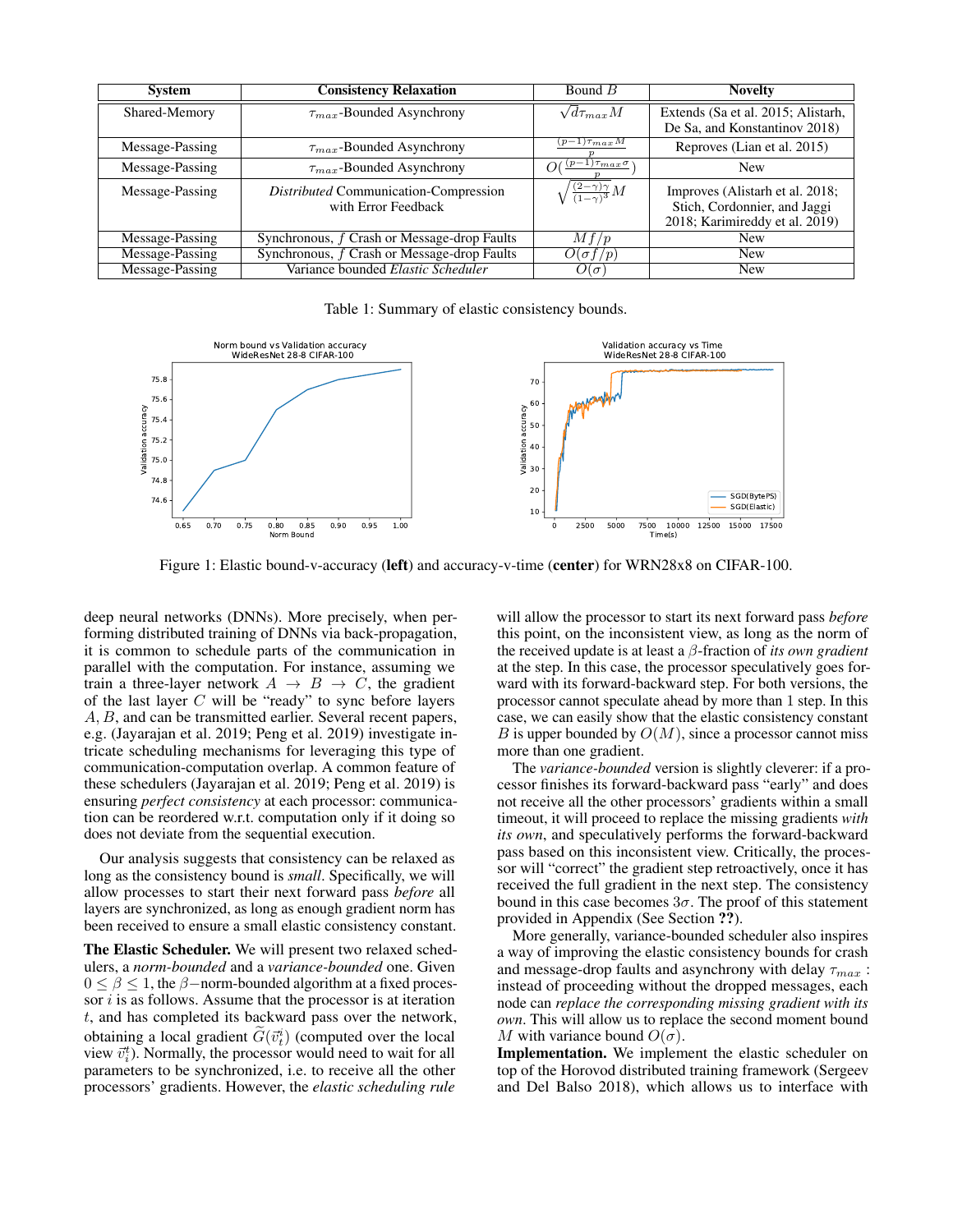

Figure 2: Bound-v-accuracy (left) and Accuracy-v-time (right) for norm-bounded scheduler on RN18 / CIFAR-100.

both Pytorch (Ketkar 2017) and Tensorflow (Abadi et al. 2016). Our implementation is decentralized—as opposed to BytePS (Peng et al. 2019), which has a Parameter Server architecture—but the performance of our baseline implementation is identical to the original BytePS. We conduct our experiments in Pytorch, testing convergence and speedup for residual networks (He et al. 2016) applied to image classification tasks on the CIFAR-10/100 datasets (Krizhevsky and Hinton 2009). Hyperparameter values are standard, and are given in the Appendix. Experiments are performed on two AWS EC2 P3.2xlarge instances, each with a V100 GPU, and averaged over 3 trials.

Experiments. We first examine the impact of the elastic consistency bound on accuracy. For this, we execute the norm-bounded variant with different values of  $\beta \in [0, 1]$ , and examine the top validation accuracy. Figure 1 (left) shows the strong correlation between these two measures for WideRes-Net28x8 (Zagoruyko and Komodakis 2016) on CIFAR-100, confirming our analysis. Next, we examine the potential for speedup of the elastic scheduler. As frequent re-computation of the L2 norm is expensive, we implement a relaxed variant which tracks the ratio of parameters received (L0 norm). The results for  $\beta = 0.8$  are given in Figure 1 (right), showing  $a \sim 20\%$  speedup versus the (highly performant) baseline implementation of BytePS, without accuracy loss. Figure 2 shows similar characteristics for RN18/CIFAR-100. The full version of the paper (Nadiradze et al. 2020) contains additional experiments and a full report.

# 6 Related Work and Discussion

Distributed machine learning has recently gained significant practical adoption, e.g. (Dean et al. 2012; Ho et al. 2013; Chilimbi et al. 2014; Zhang, Choromanska, and LeCun 2015; Xing et al. 2015; Jayarajan et al. 2019; Peng et al. 2019). Consequently, there has been significant work on introducing and analyzing distributed relaxations of SGD (Recht et al. 2011; Ho et al. 2013; Sa et al. 2015; Lian et al. 2015; Chaturapruek, Duchi, and Ré 2015; Leblond, Pedregosa, and Lacoste-Julien 2017; Alistarh, De Sa, and Konstantinov 2018; Wang and Joshi 2018; Woodworth et al. 2018; Karimireddy et al. 2019; Stich and Karimireddy 2019; Lu, Nash, and De Sa 2020). Due to space constraints, we cover in detail only work that is technically close to ours.

Specifically, De Sa et al. (Sa et al. 2015) were the first

to consider a unified analysis framework for asynchonous and communication-compressed iterations. Relative to it, our framework improves in three respects: (i) it does not require stringent gradient sparsity assumptions; (ii) it is also able to analyze the case where the updates are not unbiased estimators of the gradient, which allows extensions to error-feedback communication-reduction; and (3) it also tackles convergence for general non-convex objectives. Reference (Lian et al. 2015) presented the first general analysis of asynchronous non-convex SGD , without communicationreduction. Qiao et al. (Qiao et al. 2019) model asynchrony and communication reduction as perturbations of the SGD iteration, and introduce a metric called "rework cost," which can be subsumed into the elastic consistency bound.

Karimireddy et al. (Karimireddy et al. 2019) analyze communication-compression with error feedback, and present a general notion of  $\delta$ -compressor to model communication-reduced consistency relaxations; later, the framework was extended to include *asynchronous* iterations (Stich and Karimireddy 2019). Every method satisfying the  $\delta$ -compressor property is elastically-consistent, although the converse is not true. Relative to this work, our framework generalizes in one important practical aspect, as it allows the analysis in *distributed* settings: (Karimireddy et al. 2019; Stich and Karimireddy 2019) assume that the iterations are performed at a single processor, which may compress gradients or view inconsistent information only with respect to *its own* earlier iterations. This extension is non-trivial; tackling this more realistic setting previously required additional analytic assumptions (Alistarh et al. 2018). Sparsified methods would not be competitive with our elastic scheduler, since they only impose sparsity to reduce communication, which would not necessarily improve scheduling.

We have proposed a new and fairly general framework for analyzing inconsistent SGD iterations. Its main advantages are *generality* and *simplicity*. Inspired by this technical condition, we introduce two new, efficient scheduling mechanisms. More generally, we believe that elastic consistency could inspire new distributed algorithms, and be used to derive convergence in a streamlined manner. One key line of extension which we plan to pursue is to study whether elastic consistency can be extended to other first-order distributed optimization methods, or zeroth- or second-order methods.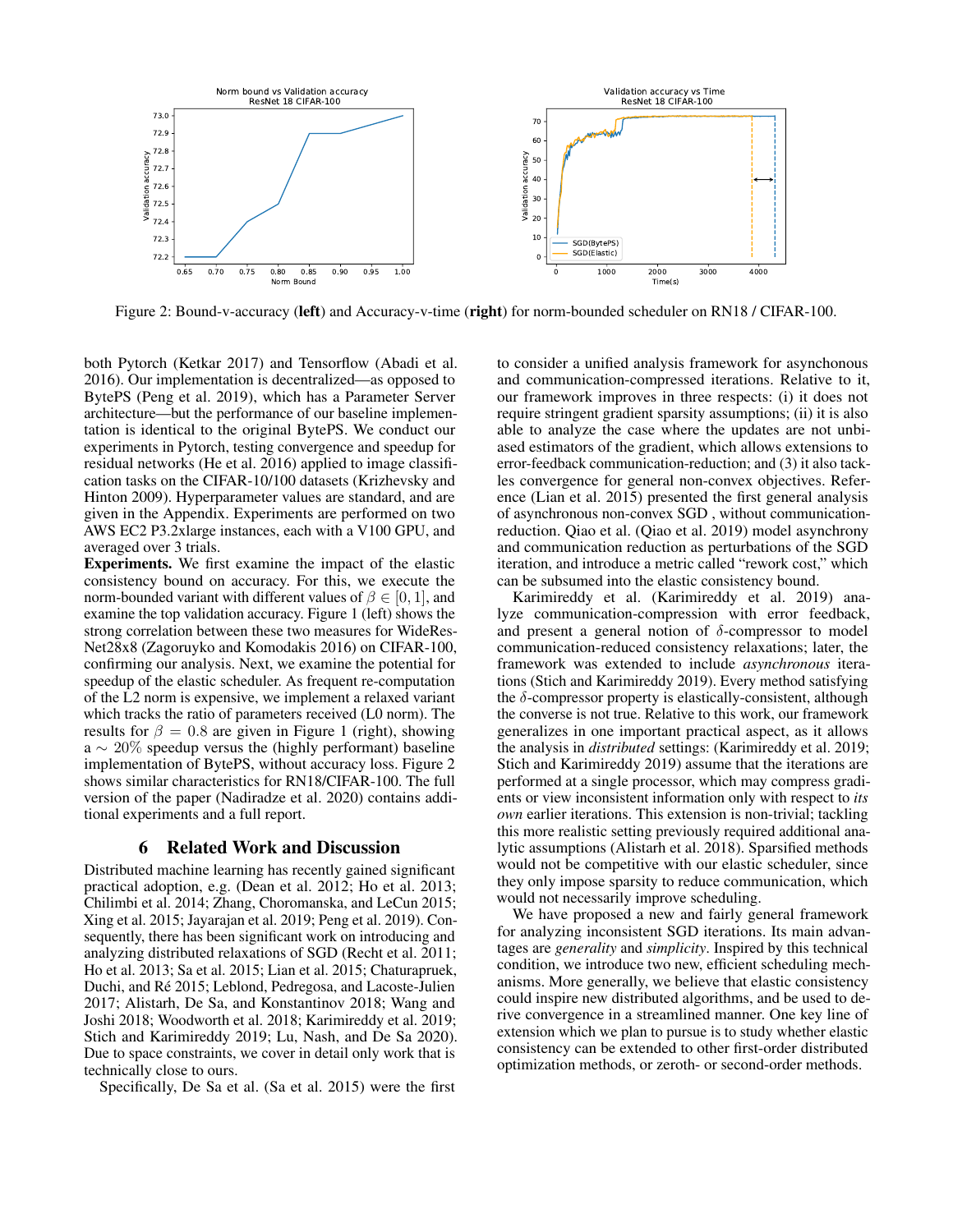# 7 Acknowledgements

We would like to thank Christopher De Sa for his feedback on an earlier draft of this paper, as well as the anonymous AAAI reviewers for their useful comments. This project has received funding from the European Research Council (ERC) under the European Union's Horizon 2020 research and innovation programme (grant agreement No 805223 ScaleML). Bapi Chatterjee was supported by the European Union's Horizon 2020 research and innovation programme under the Marie Sklodowska-Curie grant agreement No. 754411 (ISTPlus).

## References

Abadi, M.; Barham, P.; Chen, J.; Chen, Z.; Davis, A.; Dean, J.; Devin, M.; Ghemawat, S.; Irving, G.; Isard, M.; et al. 2016. TensorFlow: A System for Large-Scale Machine Learning. In *OSDI*, volume 16, 265–283.

Aji, A. F.; and Heafield, K. 2017. Sparse Communication for Distributed Gradient Descent. In *EMNLP*, 440–445.

Alistarh, D.; De Sa, C.; and Konstantinov, N. 2018. The convergence of stochastic gradient descent in asynchronous shared memory. In *PODC*, 169–178.

Alistarh, D.; Grubic, D.; Li, J.; Tomioka, R.; and Vojnovic, M. 2017. QSGD: Communication-efficient SGD via gradient quantization and encoding. In *NIPS*, 1709–1720.

Alistarh, D.; Hoefler, T.; Johansson, M.; Konstantinov, N.; Khirirat, S.; and Renggli, C. 2018. The convergence of sparsified gradient methods. In *NIPS*, 5977–5987.

Attiya, H.; and Welch, J. 2004. *Distributed computing: fundamentals, simulations, and advanced topics*, volume 19. J. W. & Sons.

Bertsekas, D. P.; and Tsitsiklis, J. N. 1989. *Parallel and distributed computation: numerical methods*, volume 23. Prentice hall Englewood Cliffs, NJ.

Bubeck, S.; et al. 2015. Convex optimization: Algorithms and complexity. *Foundations and Trends* (R) in Machine Learning 8(3-4): 231–357.

Chaturapruek, S.; Duchi, J. C.; and Ré, C. 2015. Asynchronous stochastic convex optimization: the noise is in the noise and SGD don't care. In *NIPS*, 1531–1539.

Chilimbi, T. M.; Suzue, Y.; Apacible, J.; and Kalyanaraman, K. 2014. Project Adam: Building an Efficient and Scalable Deep Learning Training System. In *OSDI*, volume 14, 571– 582.

Dean, J.; Corrado, G.; Monga, R.; Chen, K.; Devin, M.; Mao, M.; Senior, A.; Tucker, P.; Yang, K.; Le, Q. V.; et al. 2012. Large scale distributed deep networks. In *NIPS*, 1223–1231.

Ghadimi, S.; and Lan, G. 2013. Stochastic first-and zerothorder methods for nonconvex stochastic programming. *SIAM Journal on Optimization* 23(4): 2341–2368.

Goyal, P.; Dollár, P.; Girshick, R.; Noordhuis, P.; Wesolowski, L.; Kyrola, A.; Tulloch, A.; Jia, Y.; and He, K. 2017. Accurate, Large Minibatch SGD: Training ImageNet in 1 Hour. *arXiv preprint arXiv:1706.02677* .

He, K.; Zhang, X.; Ren, S.; and Sun, J. 2016. Deep residual learning for image recognition. In *CVPR*, 770–778.

Ho, Q.; Cipar, J.; Cui, H.; Lee, S.; Kim, J. K.; Gibbons, P. B.; Gibson, G. A.; Ganger, G.; and Xing, E. P. 2013. More effective distributed ml via a stale synchronous parallel parameter server. In *NIPS*, 1223–1231.

Jayarajan, A.; Wei, J.; Gibson, G.; Fedorova, A.; and Pekhimenko, G. 2019. Priority-based parameter propagation for distributed DNN training. *arXiv preprint arXiv:1905.03960* .

Karimireddy, S. P.; Rebjock, Q.; Stich, S. U.; and Jaggi, M. 2019. Error Feedback Fixes SignSGD and other Gradient Compression Schemes. In *ICML*, 3252–3261.

Ketkar, N. 2017. Introduction to PyTorch. In *Deep Learning with Python*, 195–208. Springer.

Krizhevsky, A.; and Hinton, G. 2009. Learning multiple layers of features from tiny images .

Krizhevsky, A.; Sutskever, I.; and Hinton, G. E. 2012. Imagenet classification with deep convolutional neural networks. In *NIPS*, 1097–1105.

Leblond, R.; Pedregosa, F.; and Lacoste-Julien, S. 2017. ASAGA: Asynchronous Parallel SAGA. In *AISTATS*, 46– 54.

Li, M.; Andersen, D. G.; Park, J. W.; Smola, A. J.; Ahmed, A.; Josifovski, V.; Long, J.; Shekita, E. J.; and Su, B.-Y. 2014. Scaling Distributed Machine Learning with the Parameter Server. In *OSDI*, volume 1, 3.

Lian, X.; Huang, Y.; Li, Y.; and Liu, J. 2015. Asynchronous parallel stochastic gradient for nonconvex optimization. In *NIPS*, 2737–2745.

Lian, X.; Zhang, C.; Zhang, H.; Hsieh, C.; Zhang, W.; and Liu, J. 2017. Can Decentralized Algorithms Outperform Centralized Algorithms? A Case Study for Decentralized Parallel Stochastic Gradient Descent. In *NIPS*, 5330–5340.

Lin, T.; Stich, S. U.; Patel, K. K.; and Jaggi, M. 2018a. Don't Use Large Mini-Batches, Use Local SGD. *arXiv preprint arXiv:1808.07217* .

Lin, Y.; Han, S.; Mao, H.; Wang, Y.; and Dally, B. 2018b. Deep Gradient Compression: Reducing the Communication Bandwidth for Distributed Training. In *ICLR, Poster*.

Lu, Y.; Li, Z.; and Sa, C. D. 2020. Towards Optimal Convergence Rate in Decentralized Stochastic Training. *ArXiv* abs/2006.08085.

Lu, Y.; Nash, J.; and De Sa, C. 2020. MixML: A Unified Analysis of Weakly Consistent Parallel Learning. *arXiv preprint arXiv:2005.06706* .

Nadiradze, G.; Markov, I.; Chatterjee, B.; Kungurtsev, V.; and Alistarh, D. 2020. Elastic Consistency: A General Consistency Model for Distributed Stochastic Gradient Descent. *arXiv preprint arXiv:2001.05918* .

Nguyen, L. M.; Nguyen, P. H.; van Dijk, M.; Richtárik, P.; Scheinberg, K.; and Takác, M. 2018. SGD and Hogwild! Convergence Without the Bounded Gradients Assumption. In *ICML*, 3747–3755.

Peng, Y.; Zhu, Y.; Chen, Y.; Bao, Y.; Yi, B.; Lan, C.; Wu, C.; and Guo, C. 2019. A generic communication scheduler for distributed DNN training acceleration. In *Proceedings of*